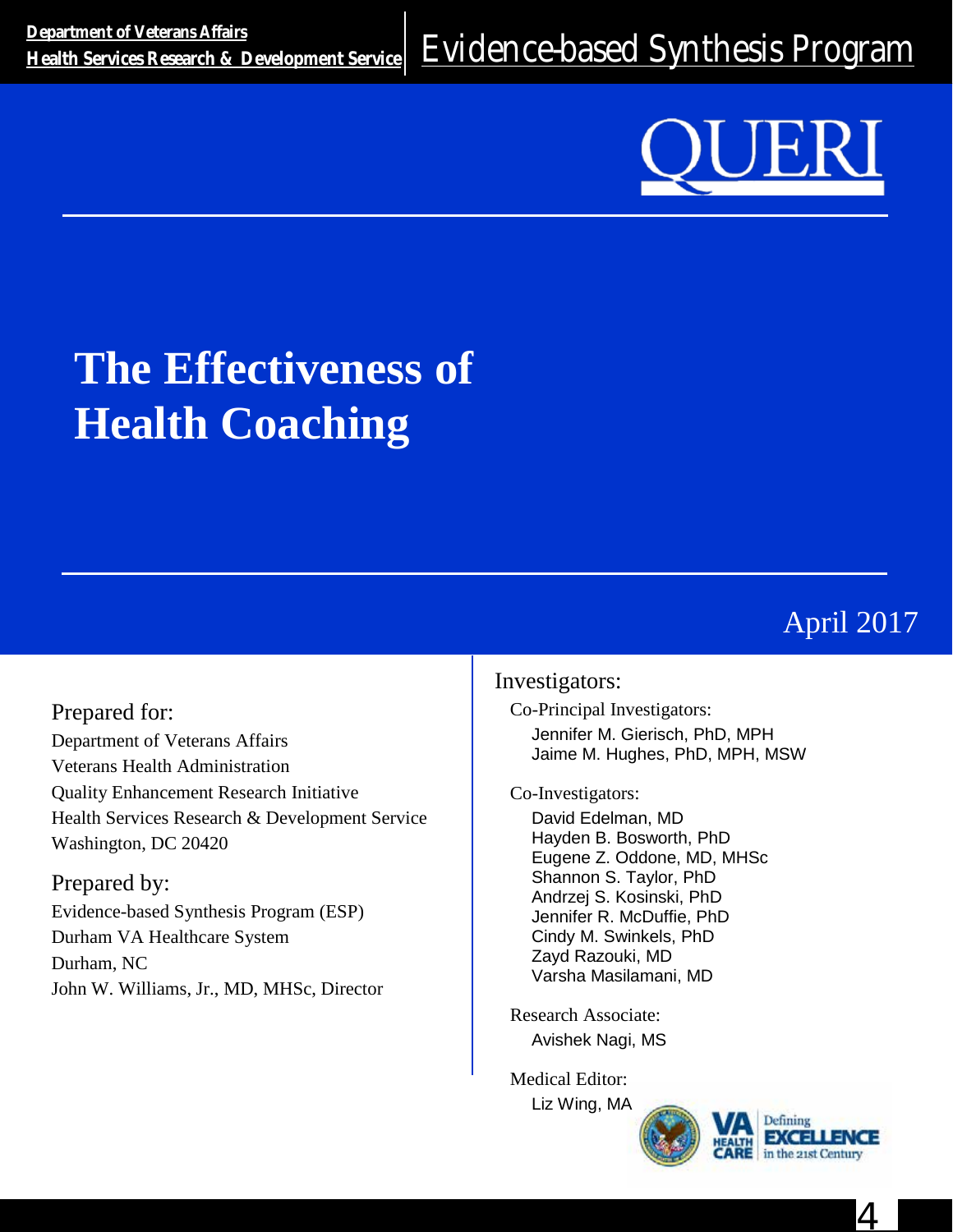# **PREFACE**

The VA Evidence-based Synthesis Program (ESP) was established in 2007 to provide timely and accurate syntheses of targeted healthcare topics of particular importance to clinicians, managers, and policymakers as they work to improve the health and healthcare of Veterans. QUERI provides funding for four ESP Centers, and each Center has an active University affiliation. Center Directors are recognized leaders in the field of evidence synthesis with close ties to the AHRQ Evidence-based Practice Centers. The ESP is governed by a Steering Committee comprised of participants from VHA Policy, Program, and Operations Offices, VISN leadership, field-based investigators, and others as designated appropriate by QUERI/HSR&D.

The ESP Centers generate evidence syntheses on important clinical practice topics. These reports help:

- Develop clinical policies informed by evidence;  $\mathbf{r}$
- Implement effective services to improve patient outcomes and to support VA clinical practice guidelines and performance measures; and
- Set the direction for future research to address gaps in clinical knowledge.

The ESP disseminates these reports throughout VA and in the published literature; some evidence syntheses have informed the clinical guidelines of large professional organizations.

The ESP Coordinating Center (ESP CC), located in Portland, Oregon, was created in 2009 to expand the capacity of QUERI/HSR&D and is charged with oversight of national ESP program operations, program development and evaluation, and dissemination efforts. The ESP CC establishes standard operating procedures for the production of evidence synthesis reports; facilitates a national topic nomination, prioritization, and selection process; manages the research portfolio of each Center; facilitates editorial review processes; ensures methodological consistency and quality of products; produces "rapid response evidence briefs" at the request of VHA senior leadership; collaborates with HSR&D Center for Information Dissemination and Education Resources (CIDER) to develop a national dissemination strategy for all ESP products; and interfaces with stakeholders to effectively engage the program.

Comments on this evidence report are welcome and can be sent to Nicole Floyd, ESP CC Program Manager, at [Nicole.Floyd@va.gov.](mailto:Nicole.Floyd@va.gov)

**Recommended citation:** Gierisch JM, Hughes JM, Edelman D, Bosworth HB, Oddone EZ, Taylor SS, Kosinski AS, McDuffie JR, Swinkels C, Razouki Z, Masilamani V. The Effectiveness of Health Coaching**.** VA ESP Project #09-010; 2017.

This report is based on research conducted by the Evidence-based Synthesis Program (ESP) Center located at the **Durham VA Medical Center, Durham, NC**, funded by the Department of Veterans Affairs, Veterans Health Administration, Office of Research and Development, Quality Enhancement Research Initiative. The findings and conclusions in this document are those of the author(s) who are responsible for its contents; the findings and conclusions do not necessarily represent the views of the Department of Veterans Affairs or the United States government. Therefore, no statement in this article should be construed as an official position of the Department of Veterans Affairs. No investigators have any affiliations or financial involvement (*eg*, employment, consultancies, honoraria, stock ownership or options, expert testimony, grants or patents received or pending, or royalties) that conflict with material presented in the report.

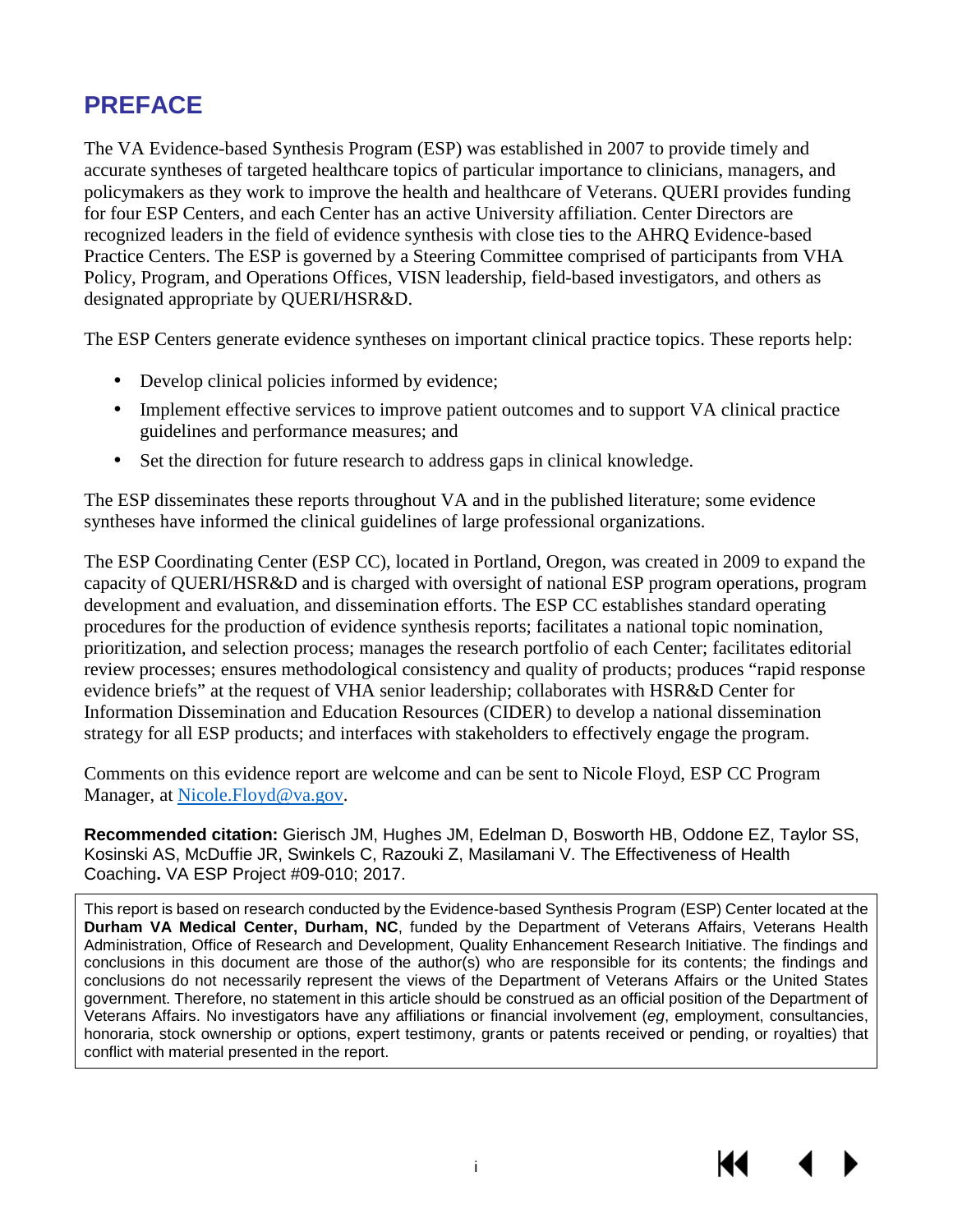## **ABSTRACT**

**Background:** Chronic medical conditions are common among VA healthcare system users, with nearly 75% of VA users having 2 or more chronic conditions. Optimizing beneficial patient health behaviors can help improve outcomes associated with chronic medical conditions. Yet making any kind of healthy changes can be a daunting task for many patients, especially those with multiple chronic conditions. Health coaching is an emerging collaborative and patientcentered approach to health promotion that may be an effective tool to facilitate uptake of health behaviors among people with one or more chronic medical conditions.

This systematic review evaluated the effects of self-identified health coaching interventions among adults with chronic medical conditions on clinical, behavioral, and self-efficacy outcomes. We also explored if the intervention effects varied by program elements such as patient chronic disease status, intervention dose (*ie*, the number of coaching sessions), mode of coaching delivery, and individuals conducting health coaching (*eg*, healthcare providers, peers, health coaches). In collaboration with key stakeholders, we also explored if effects varied by concordance of health coaching intervention with an *a priori* list of key elements (*ie*, patientcenteredness, patient-determined goals, self-discovery process).

**Methods:** We conducted searches of MEDLINE (via PubMed), Embase, CINAHL, and PsycINFO for peer-reviewed, English-language, randomized controlled trials among adults  $(\geq 18)$ years of age) of interventions self-identified as health coaching. Because health coaching is a relatively new intervention approach, we limited the search to the year 2000 forward. We conducted article inclusion screening, data abstraction, and quality assessment based on predetermined criteria and through a duplicate process, with discussion to resolve discrepancies. We evaluated trial quality as low, unclear, or high risk of bias. Strength of evidence was summarized as high, moderate, low, or insufficient on two outcomes—HbA1c and weight as measured by change in BMI—that were judged to be the most important outcomes by VA stakeholder partners.

When meta-analysis was feasible, we computed summary effect estimates via standardized mean differences or mean differences in random-effects models with Knapp-Hartung confidence interval correction. Heterogeneity was measured with  $I^2$ . We grouped analysis based on active (*eg*, counseling) or inactive (*eg*, usual care, waitlist) comparator. When meta-analysis was not feasible, we synthesized qualitatively.

**Results:** We identified 2627 unique citations; 41 trials met eligibility criteria. Women comprised 65% of the population. Median age was 59.2 years. Of the 18 trials reporting race, the median was 58% white. Most studies recruited populations with type 2 diabetes (n=18). The remaining studies recruited patients with mixed diagnoses of diabetes and heart disease or renal disease  $(n=4)$ , obesity  $(n=7)$ , or heart disease only  $(n=4)$ . Other trials addressed cancer  $(n=2)$ , rheumatoid arthritis (n=2), systemic lupus erythematosus (n=1), multiple sclerosis (n=1), metabolic syndrome  $(n=1)$ , or chronic medical conditions in general  $(n=1)$ . The median trial size was 201 (range 32 to 1835 per trial). Most trials were conducted in the United States (61%). The overwhelming majority of included trials used inactive comparators (n=31). Only one trial was conducted in a VA setting with VA users. Study quality was not high. Over 50% of trials (n=21) received a grade of unclear risk of bias, while  $34\%$  of trials (n=14) received a grade of high risk of bias.